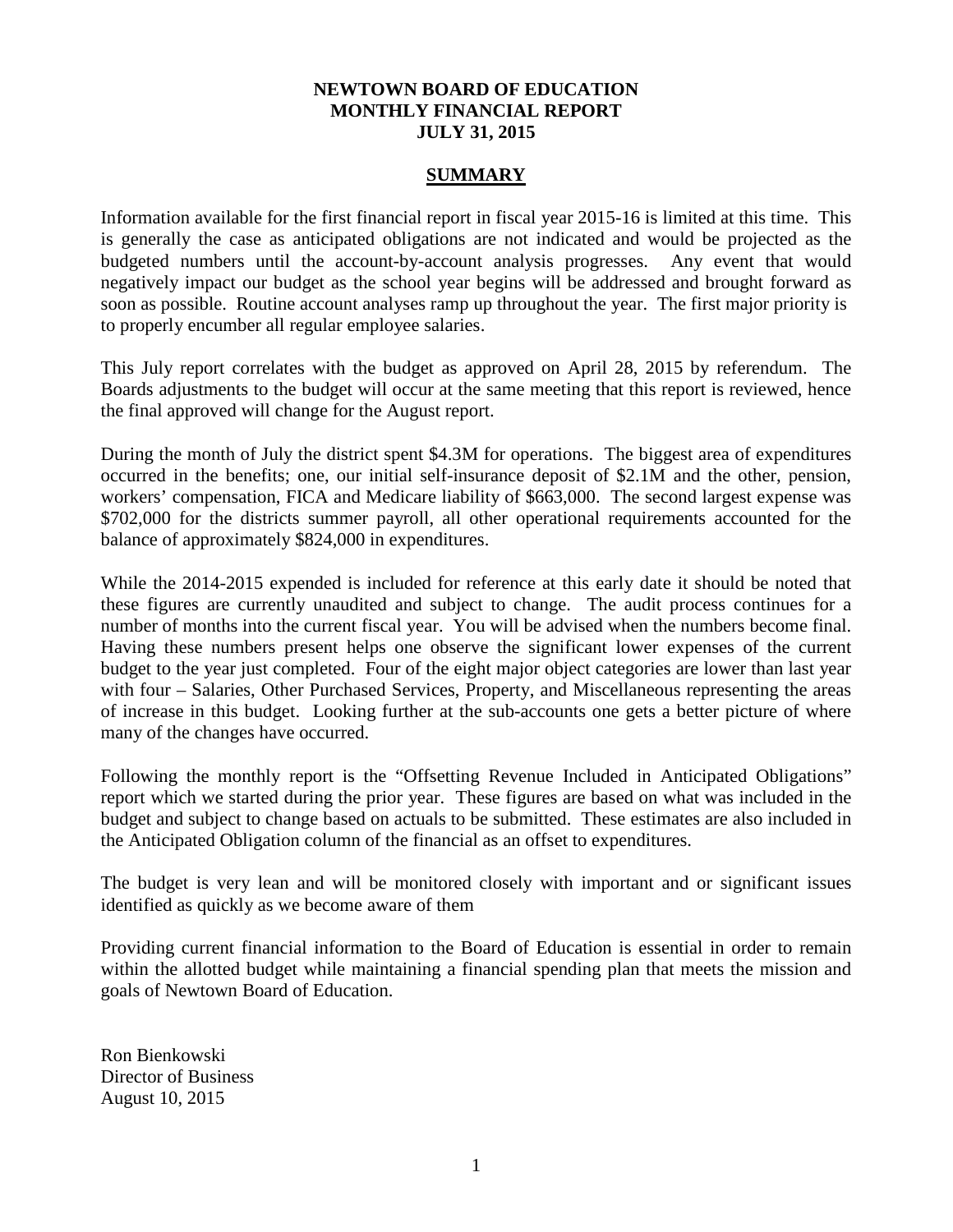## **TERMS AND DEFINITIONS**

The Newtown Board of Education's Monthly Financial Report provides summary financial information in the following areas:

- $\bullet$  Object Code a service or commodity obtained as the result of a specific expenditure defined by eight categories: Salaries, Employee Benefits, Professional Services, Purchased Property Services, Other Purchased Services, Supplies, Property, and Miscellaneous.
- Expense Category further defines the type of expense by Object Code
- Expended 2014-15 unaudited expenditures from the prior fiscal year (for comparison purposes)
- Approved Budget indicates a town approved financial plan used by the school district to achieve its goals and objectives.
- **THE TRANSFER** identified specific cross object codes requiring adjustments to provide adequate funding for the fiscal period. This includes all transfers made to date.
- Current Transfers identifies the recommended cross object codes for current month action.
- **Current Budget** adjusts the Approved Budget calculating adjustments  $(+ or -)$  to the identified object codes.
- Year-To-Date Expended indicates the actual amount of cumulative expenditures processed by the school district through the month-end date indicated on the monthly budget summary report.
- Encumbered indicates approved financial obligations of the school district as a result of employee salary contracts, purchasing agreements, purchase orders, or other identified obligations not processed for payment by the date indicated on the monthly budget summary report.
- Balance calculates object code account balances subtracting expenditures and encumbrances from the current budget amount indicating accounts with unobligated balances or shortages.
- Anticipated Obligation is a column which provides a method to forecast expense category fund balances that have not been approved via an encumbrance, but are anticipated to be expended or remain with an account balance to maintain the overall budget funding level. Receivable revenue (i.e., grants) are included in this column which has the effect of netting the expected expenditure.
- Projected Balance calculates the object code balances subtracting the Anticipated Obligations. These balances will move up and down as information is known and or decisions are anticipated or made about current and projected needs of the district.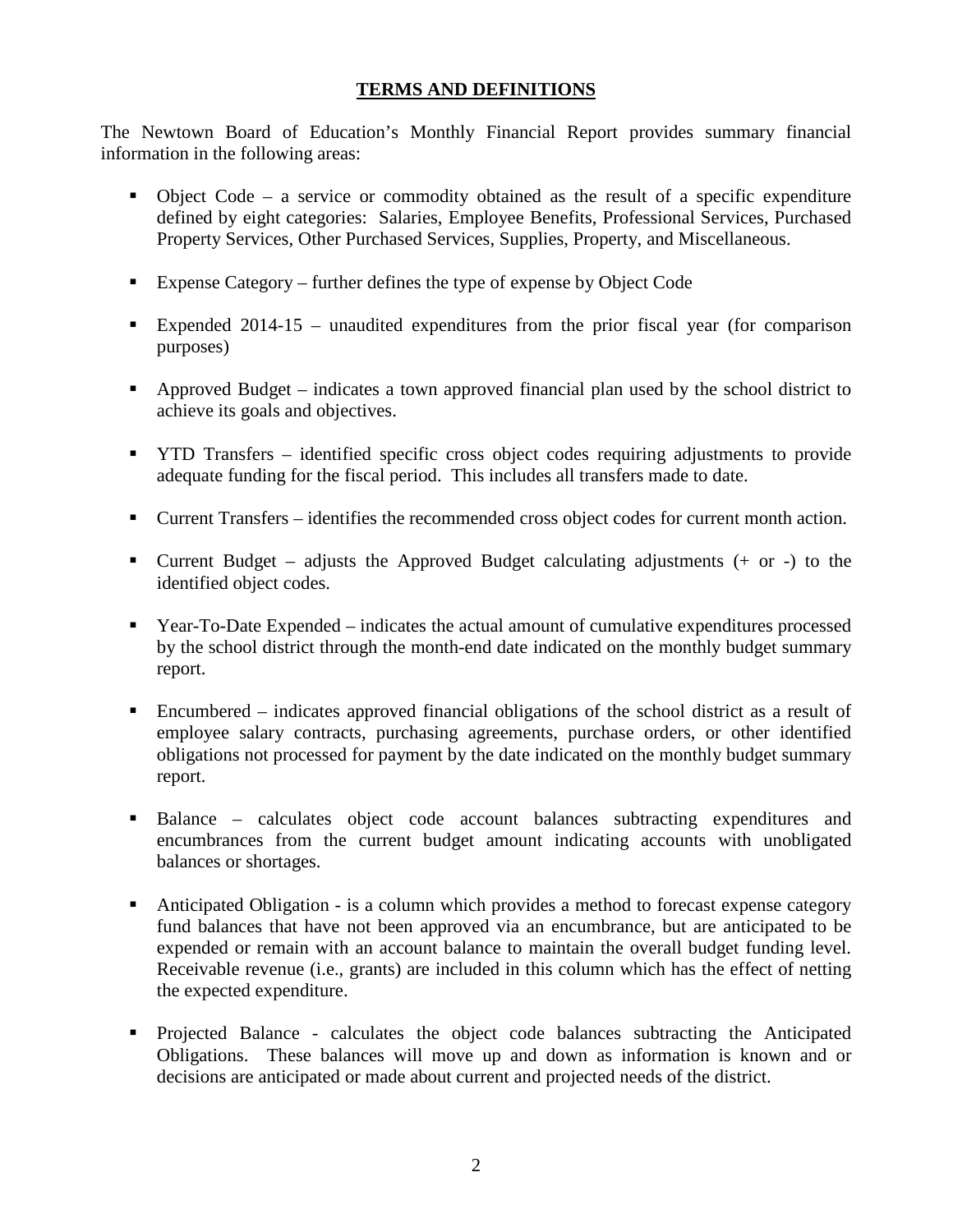The monthly budget summary report also provides financial information on the State of Connecticut grant reimbursement programs (Excess Cost and Agency Placement Grants and Magnet Grant Transportation). These reimbursement grants/programs are used to supplement local school district budget programs as follows:

Excess Cost Grant – this State of Connecticut reimbursement grant is used to support local school districts for education costs of identified special education students whose annual education costs exceed local prior year per pupil expenditure by 4 ½. Students placed by the Department of Child and Family Services (DCF) are reimbursed after the school district has met the prior year's per pupil expenditure. School districts report these costs annually in December and March of each fiscal year. State of Connecticut grant calculations are determined by reimbursing eligible costs (60%-100%) based on the SDE grant allocation and all other town submittals. Current year receipts results from the state reporting done in December. We receive notice of what we are eligible for in early April.

Magnet Transportation Grant – provides reimbursement of \$1,300 for local students attending approved Magnet school programs. The budgeted grant is \$62,400 for this year.

The last portion of the monthly budget summary reports school generated revenue fees that are anticipated revenue to the Town of Newtown. Fees include:

- High school fees for three identified programs with the highest amount of fees anticipated from the high school sports participation fees, and
- **Miscellaneous fees.**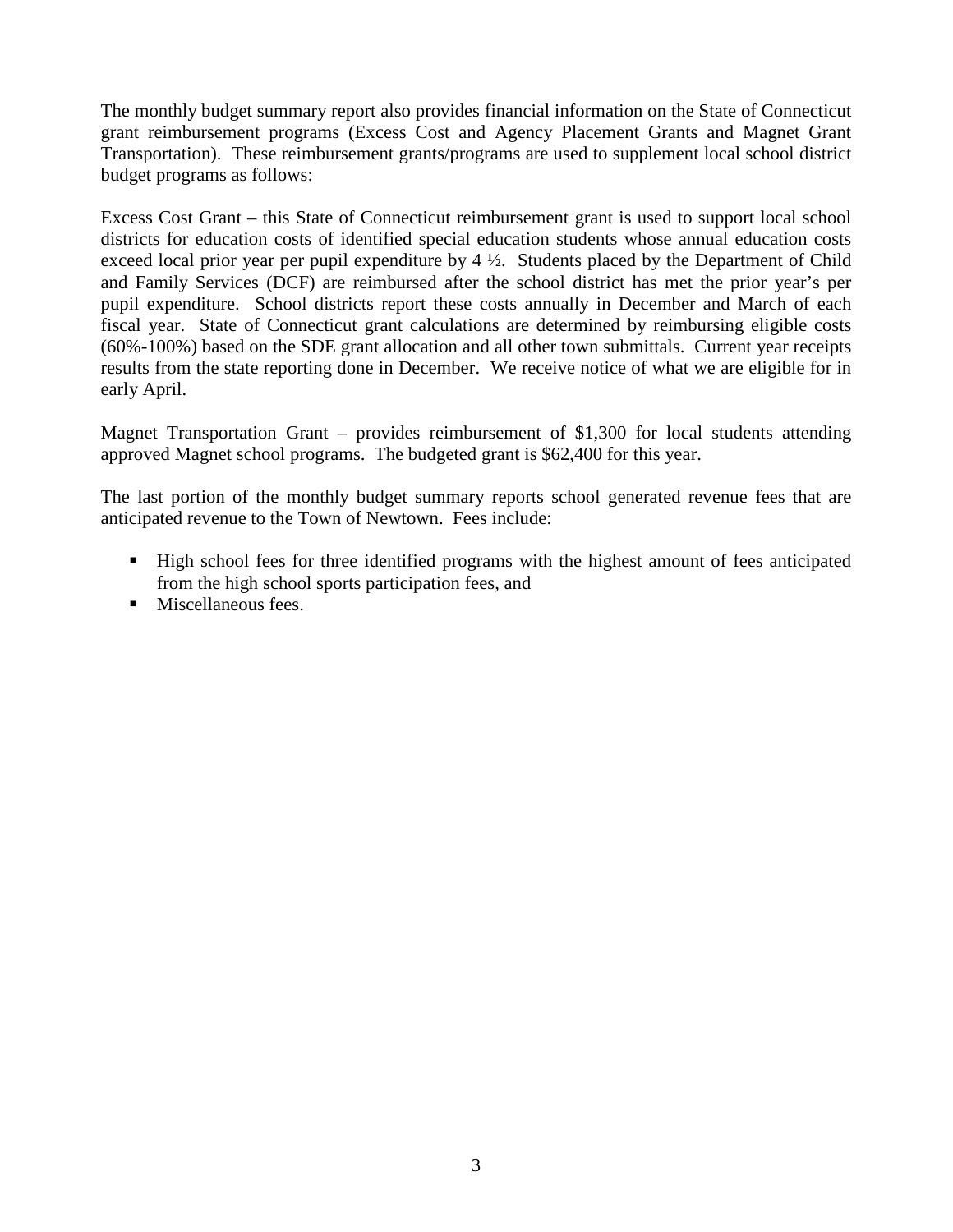## BUDGET SUMMARY REPORT

FOR THE MONTH ENDING - JULY 31, 2015

| <b>OBJECT</b><br><b>CODE</b> | <b>EXPENSE CATEGORY</b>          | <b>EXPENDED</b><br>2014 - 2015 |                    | <b>APPROVED</b><br><b>BUDGET</b> |               | <b>CURRENT</b><br><b>BUDGET</b> |    | <b>YTD</b><br><b>EXPENDED</b> |    | <b>ENCUMBER</b> |     | <b>BALANCE</b> |      | <b>ANTICIPATED</b><br><b>OBLIGATIONS</b> |               | <b>PROJECTED</b><br><b>BALANCE</b> |
|------------------------------|----------------------------------|--------------------------------|--------------------|----------------------------------|---------------|---------------------------------|----|-------------------------------|----|-----------------|-----|----------------|------|------------------------------------------|---------------|------------------------------------|
|                              | <b>GENERAL FUND BUDGET</b>       |                                |                    |                                  |               |                                 |    |                               |    |                 |     |                |      |                                          |               |                                    |
| 100                          | <b>SALARIES</b>                  | \$<br>44,815,249               | \$                 | 45,107,597                       | \$            | 45,107,597 \$                   |    | 701,674 \$                    |    | 8,542,266 \$    |     | 35,863,657 \$  |      | $(64,836)$ \$                            |               | 35,928,493                         |
| 200                          | <b>EMPLOYEE BENEFITS</b>         | \$<br>11.114.368               | $\mathbf{\hat{S}}$ | 10.740.680                       | \$            | 10,740,680                      | -S | 2,783,380 \$                  |    | 6,396,308 \$    |     | 1,560,992 \$   |      | $\overline{\phantom{a}}$                 | -S            | 1,560,992                          |
| 300                          | <b>PROFESSIONAL SERVICES</b>     | \$<br>907,519                  | \$                 | 788,173                          | - \$          | 788,173 \$                      |    | $32,169$ \$                   |    | $104,051$ \$    |     | $651,953$ \$   |      | $(62,274)$ \$                            |               | 714,227                            |
| 400                          | PURCHASED PROPERTY SERV.         | \$<br>2.148.955                | \$                 | 2,137,580                        | -\$           | 2,137,580 \$                    |    | 144,041 \$                    |    | 593,957 \$      |     | 1,399,582 \$   |      | $\overline{\phantom{a}}$                 | - \$          | 1,399,582                          |
| 500                          | <b>OTHER PURCHASED SERVICES</b>  | \$<br>7,314,702                | \$                 | 7,531,489                        | -\$           | 7,531,489 \$                    |    | 485,938 \$                    |    | 3,422,442 \$    |     | $3,623,108$ \$ |      | $(1,319,397)$ \$                         |               | 4,942,505                          |
| 600                          | <b>SUPPLIES</b>                  | \$<br>4,431,039                | \$                 | 4,392,978                        | -S            | 4,392,978 \$                    |    | 94,602 \$                     |    | 270,166 \$      |     | 4,028,210 \$   |      | $\overline{\phantom{a}}$                 | -S            | 4,028,210                          |
| 700                          | <b>PROPERTY</b>                  | \$<br>532,858                  | $\mathcal{S}$      | 819,493                          | - \$          | 819,493 \$                      |    | 26,272 \$                     |    | 333,061 \$      |     | $460,160$ \$   |      | $\sim$                                   | $\mathcal{S}$ | 460,160                            |
| 800                          | <b>MISCELLANEOUS</b>             | \$<br>67,705                   | $\mathcal{S}$      | 69,956                           | - \$          | 69,956 \$                       |    | $41,069$ \$                   |    | 210 \$          |     | 28,677 \$      |      | - \$                                     |               | 28,677                             |
|                              | <b>TOTAL GENERAL FUND BUDGET</b> | \$                             |                    | 71,587,946                       | <sup>\$</sup> | 71,587,946 \$                   |    | 4,309,145 \$                  |    | 19,662,461      | -\$ | 47,616,340 \$  |      | $(1,446,507)$ \$                         |               | 49,062,847                         |
| 900                          | <b>TRANSFER NON-LAPSING</b>      | \$<br>12,909                   |                    |                                  |               |                                 |    |                               |    |                 |     |                |      |                                          |               |                                    |
|                              | <b>GRAND TOTAL</b>               | \$<br>71,345,304               | -S                 | 71,587,946                       | <sup>\$</sup> | 71,587,946                      | -S | 4.309.145                     | -8 | 19,662,461      |     | 47.616.340     | - \$ | $(1,446,507)$ \$                         |               | 49,062,847                         |

*( Unaudited )*

 $\mathcal{A}^{\pm}$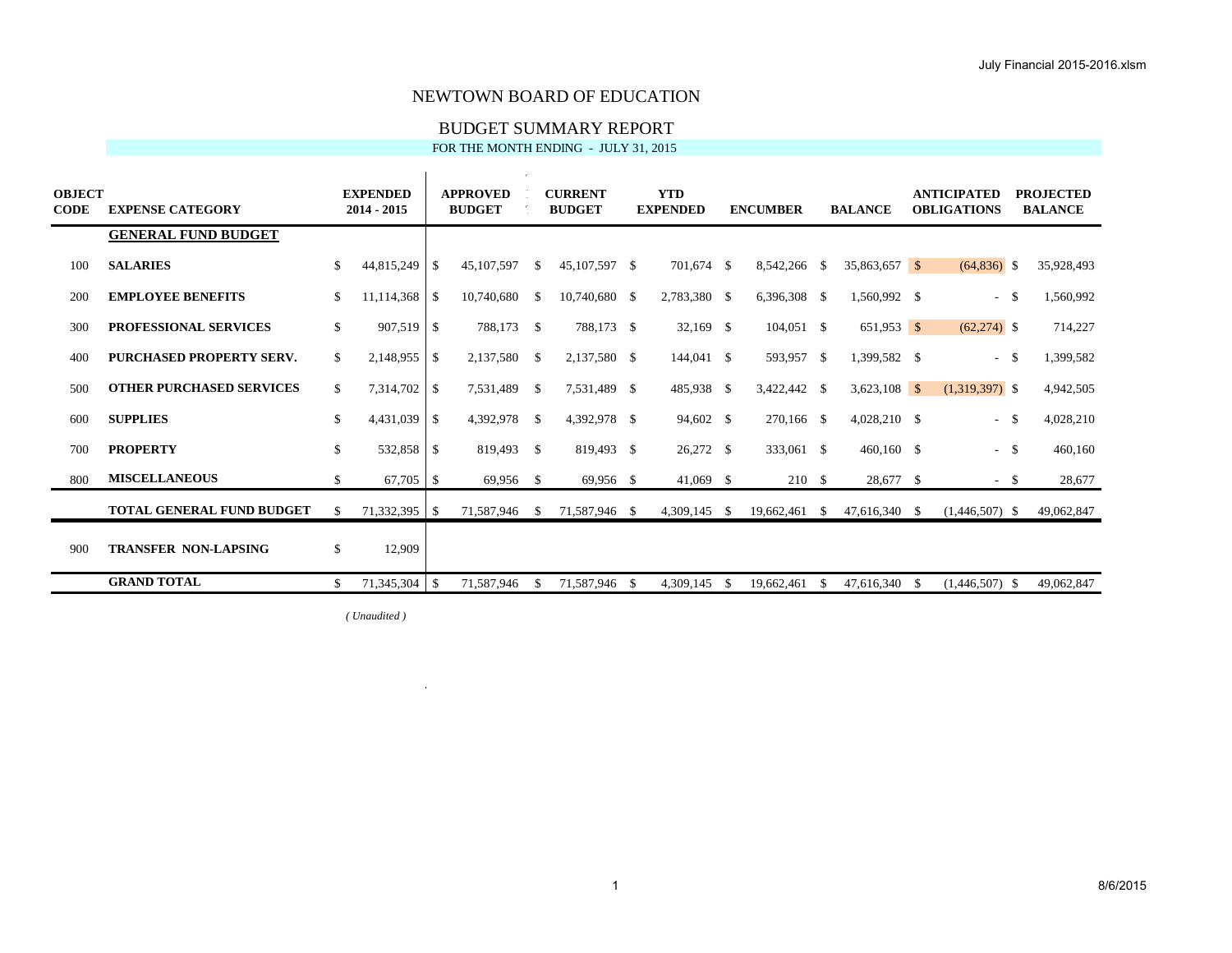## BUDGET SUMMARY REPORT

| <b>OBJECT</b><br><b>CODE</b> | <b>EXPENSE CATEGORY</b>                |               | <b>EXPENDED</b><br>2014 - 2015 |                    | <b>APPROVED</b><br><b>BUDGET</b> |               | <b>CURRENT</b><br><b>BUDGET</b> |                    | <b>YTD</b><br><b>EXPENDED</b> |      | <b>ENCUMBER</b> |                    | <b>BALANCE</b> |      | <b>ANTICIPATED</b><br><b>OBLIGATIONS</b> |      | <b>PROJECTED</b><br><b>BALANCE</b> |
|------------------------------|----------------------------------------|---------------|--------------------------------|--------------------|----------------------------------|---------------|---------------------------------|--------------------|-------------------------------|------|-----------------|--------------------|----------------|------|------------------------------------------|------|------------------------------------|
| <b>100</b>                   | <b>SALARIES</b>                        |               |                                |                    |                                  |               |                                 |                    |                               |      |                 |                    |                |      |                                          |      |                                    |
|                              | <b>Administrative Salaries</b>         | \$            | 3,006,639                      | \$                 | 3,080,842                        | \$            | 3,080,842 \$                    |                    | 214,581 \$                    |      | 2,544,131 \$    |                    | 322,129 \$     |      |                                          | -\$  | 322,129                            |
|                              | Teachers & Specialists Salaries        | \$            | 30,187,768                     | \$                 | 30,031,523                       | -S            | 30,031,523                      | - \$               | 34,182 \$                     |      | 34,702 \$       |                    | 29,962,639 \$  |      | $(19,368)$ \$                            |      | 29,982,007                         |
|                              | <b>Early Retirement</b>                | \$            | 32,000                         | $\mathbf{\hat{S}}$ | 84,500                           | \$            | 84,500                          | $\mathbf{\hat{S}}$ | 52,500 \$                     |      |                 | $-5$               | 32,000 \$      |      | $-$ \$                                   |      | 32,000                             |
|                              | Continuing Ed./Summer School           | \$            | 89,828                         | $\mathbf{\hat{S}}$ | 92,785                           | $\mathcal{S}$ | 92,785 \$                       |                    | 22,480 \$                     |      | 41,784 \$       |                    | 28,522 \$      |      | $-$ \$                                   |      | 28,522                             |
|                              | Homebound & Tutors Salaries            | $\mathbf{\$}$ | 372,132                        | \$                 | 325,308                          | \$            | 325,308                         | - \$               | 7,414 \$                      |      |                 | $-5$               | 317,894 \$     |      | $\overline{a}$                           | - \$ | 317,894                            |
|                              | <b>Certified Substitutes</b>           | \$            | 534,674                        | \$                 | 639,875                          | \$            | 639,875 \$                      |                    |                               | $-5$ |                 | $-$ \$             | 639,875 \$     |      | $-$ \$                                   |      | 639,875                            |
|                              | Coaching/Activities                    | $\mathbf{\$}$ | 525,627                        | \$                 | 543,480                          | $\mathcal{S}$ | 543,480 \$                      |                    |                               | $-5$ |                 | $-5$               | 543,480 \$     |      | $-$ \$                                   |      | 543,480                            |
|                              | Staff & Program Development            | \$            | 204,214                        | \$                 | 205,000                          | \$            | 205,000 \$                      |                    | 42,400 \$                     |      |                 | $-$ \$             | 162,600 \$     |      | $-$ \$                                   |      | 162,600                            |
|                              | <b>CERTIFIED SALARIES</b>              | \$            | 34,952,882                     | $\mathbf{\hat{S}}$ | 35,003,313                       | \$            | 35,003,313 \$                   |                    | 373,557 \$                    |      | 2,620,617 \$    |                    | 32,009,139 \$  |      | $(19,368)$ \$                            |      | 32,028,507                         |
|                              | Supervisors/Technology Salaries        | \$            | 638,531                        | $\mathcal{S}$      | 760,180                          | \$            | 760,180 \$                      |                    | 45,042 \$                     |      | 643,159 \$      |                    | 71,979 \$      |      | $-$ \$                                   |      | 71,979                             |
|                              | Clerical & Secretarial salaries        | \$            | 2,000,375                      | \$                 | 2,024,642                        | \$            | 2,024,642 \$                    |                    | 71,140 \$                     |      | 1,949,710 \$    |                    | $3,792$ \$     |      | $\overline{\phantom{a}}$                 | -\$  | 3,792                              |
|                              | <b>Educational Assistants</b>          | \$            | 2,094,517                      | $\mathbf{\hat{S}}$ | 1,926,359                        | -S            | 1,926,359                       | - \$               | 19,047 \$                     |      | $\sim$          | - \$               | $1,907,312$ \$ |      | $(7,034)$ \$                             |      | 1,914,346                          |
|                              | Nurses & Medical advisors              | \$            | 669,915                        | \$                 | 649,276                          | \$            | 649,276 \$                      |                    | $1,684$ \$                    |      | 50,525 \$       |                    | 597,067 \$     |      | $(14,196)$ \$                            |      | 611,263                            |
|                              | Custodial & Maint Salaries             | \$            | 2,822,235                      | $\mathbf{\hat{S}}$ | 2,816,746                        | -S            | 2,816,746                       | - \$               | 144,509 \$                    |      | 2,624,365 \$    |                    | 47,873 \$      |      | $-$ \$                                   |      | 47,873                             |
|                              | Non Certified Salary Adjustment        | \$            |                                | \$                 | 189,217                          | \$            | 189,217 \$                      |                    | $\sim$                        | -\$  |                 | $\mathbf{\hat{s}}$ | 189,217 \$     |      | $\mathcal{L}^{\pm}$                      | - \$ | 189,217                            |
|                              | Career/Job salaries                    | \$            | 198,470                        | $\mathcal{S}$      | 220,191                          | \$            | 220,191 \$                      |                    | 4,842 \$                      |      | $101,142$ \$    |                    | 114,207 \$     |      | $- S$                                    |      | 114,207                            |
|                              | <b>Special Education Svcs Salaries</b> | \$            | 864,058                        | $\mathbf{\hat{S}}$ | 958,222                          | $\mathcal{S}$ | 958,222 \$                      |                    | 23,076 \$                     |      | 470,911 \$      |                    | $464,236$ \$   |      | $(24,238)$ \$                            |      | 488,474                            |
|                              | Attendance & Security Salaries         | $\mathbf{\$}$ | 213,578                        | $\mathbf{\hat{S}}$ | 231,834                          | \$            | 231,834 \$                      |                    | $9,035$ \$                    |      | 81,838 \$       |                    | 140,961 \$     |      | $\sim$                                   | - \$ | 140,961                            |
|                              | Extra Work - Non-Cert                  | \$            | 92,025                         | $\mathbf{\hat{S}}$ | 74,254                           | \$            | 74,254 \$                       |                    | 7,647 \$                      |      |                 | $-5$               | 66,607 \$      |      | $-$ \$                                   |      | 66,607                             |
|                              | Custodial & Maint. Overtime            | \$            | 233,174                        | $\mathcal{S}$      | 210,363                          | S.            | 210,363                         | $\mathbf{\hat{S}}$ | $1,994$ \$                    |      |                 | $-5$               | 208,369 \$     |      | $\overline{a}$                           | - \$ | 208,369                            |
|                              | Civic activities/Park & Rec            | \$            | 35,490                         | \$                 | 43,000                           | \$            | 43,000 \$                       |                    | 101S                          |      |                 | $-$ \$             | 42,899 \$      |      | $-$ \$                                   |      | 42,899                             |
|                              | NON-CERTIFIED SALARIES                 | \$            | 9,862,368                      | \$                 | 10,104,284                       | \$            | 10,104,284 \$                   |                    | 328,117 \$                    |      | 5,921,648 \$    |                    | 3,854,518 \$   |      | $(45, 468)$ \$                           |      | 3,899,986                          |
|                              | <b>SUBTOTAL SALARIES</b>               | \$            | 44,815,249                     | -\$                | 45,107,597                       | \$            | 45,107,597                      | -\$                | 701.674                       | - \$ | 8.542.266 \$    |                    | 35,863,657     | - \$ | $(64,836)$ \$                            |      | 35,928,493                         |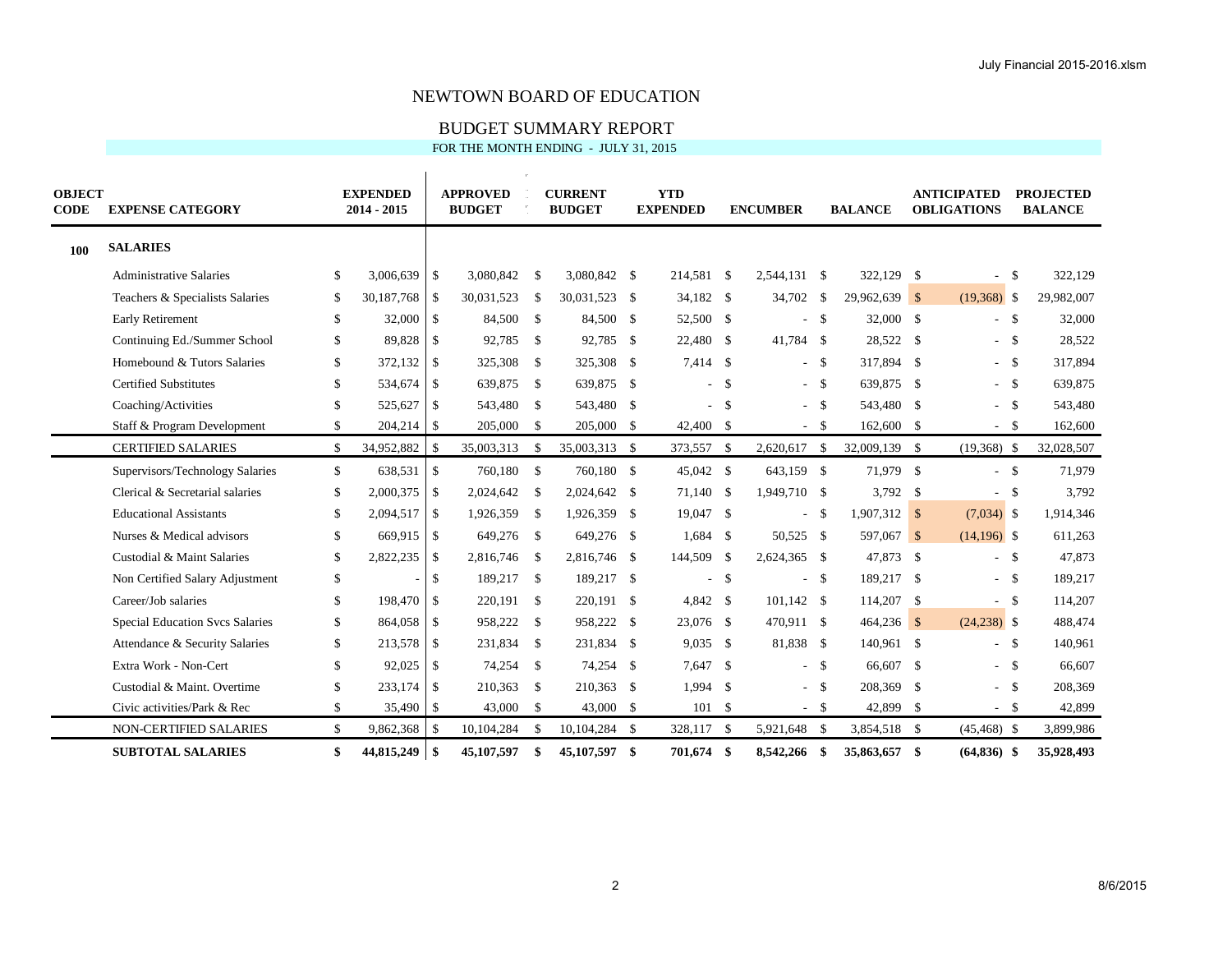# BUDGET SUMMARY REPORT

| <b>OBJECT</b><br><b>CODE</b> | <b>EXPENSE CATEGORY</b>            | <b>EXPENDED</b><br>2014 - 2015 |          | <b>APPROVED</b><br><b>BUDGET</b> |            | <b>CURRENT</b><br><b>BUDGET</b> |              | <b>YTD</b><br><b>EXPENDED</b> |                    | <b>ENCUMBER</b> |        | <b>BALANCE</b> | <b>ANTICIPATED</b><br><b>OBLIGATIONS</b> |               | <b>PROJECTED</b><br><b>BALANCE</b> |
|------------------------------|------------------------------------|--------------------------------|----------|----------------------------------|------------|---------------------------------|--------------|-------------------------------|--------------------|-----------------|--------|----------------|------------------------------------------|---------------|------------------------------------|
| 200                          | <b>EMPLOYEE BENEFITS</b>           |                                |          |                                  |            |                                 |              |                               |                    |                 |        |                |                                          |               |                                    |
|                              | Medical & Dental Expenses          | \$<br>8,713,310                | \$       | 8,228,510                        | -S         | 8,228,510 \$                    |              | 2,113,070 \$                  |                    | 6,031,731 \$    |        | 83,709 \$      | $\overline{\phantom{0}}$                 | -S            | 83,709                             |
|                              | Life Insurance                     | \$<br>84,500                   | - \$     | 87,337 \$                        |            | 87,337 \$                       |              | $6,773$ \$                    |                    |                 | $-$ \$ | 80,564 \$      |                                          | $-5$          | 80,564                             |
|                              | FICA & Medicare                    | \$<br>1,330,558                | -S       | 1,347,487                        | - \$       | 1,347,487                       | $\mathbf{s}$ | 37,656 \$                     |                    |                 | $-5$   | 1,309,831 \$   | $\overline{a}$                           | \$            | 1,309,831                          |
|                              | Pensions                           | \$<br>442,437                  | - \$     | 501,329                          | - \$       | 501,329                         | - \$         | 482,909 \$                    |                    | $3,961$ \$      |        | 14,459 \$      |                                          | $-$ \$        | 14,459                             |
|                              | Unemployment & Employee Assist.    | \$<br>63,883                   | l \$     | 74,000 \$                        |            | 74,000 \$                       |              | 600                           | $\mathbf{\hat{S}}$ |                 | $-$ \$ | 73,400 \$      | $\overline{a}$                           | $\mathcal{S}$ | 73,400                             |
|                              | <b>Workers Compensation</b>        | \$<br>479,680                  | -\$      | 502,017                          | \$         | 502,017 \$                      |              | 142,372 \$                    |                    | 360,616 \$      |        | $(971)$ \$     | $\sim$                                   | \$            | (971)                              |
|                              | <b>SUBTOTAL EMPLOYEE BENEFITS</b>  | \$<br>11,114,368               | -\$      | 10,740,680                       | -S         | 10,740,680 \$                   |              | 2,783,380 \$                  |                    | 6,396,308 \$    |        | 1,560,992 \$   | $\overline{\phantom{0}}$                 | S,            | 1,560,992                          |
| 300                          | PROFESSIONAL SERVICES              |                                |          |                                  |            |                                 |              |                               |                    |                 |        |                |                                          |               |                                    |
|                              | <b>Professional Services</b>       | \$<br>744,428                  | - \$     | 567.155 \$                       |            | 567,155 \$                      |              | 825                           | -\$                | 98,500 \$       |        | $467,830$ \$   | $(62,274)$ \$                            |               | 530,104                            |
|                              | Professional Educational Ser.      | \$<br>163,091                  | l \$     | 221,018 \$                       |            | 221,018 \$                      |              | 31,344 \$                     |                    | 5,551 \$        |        | 184,123 \$     | $\sim$                                   | -S            | 184,123                            |
|                              | SUBTOTAL PROFESSIONAL SVCS         | \$<br>907,519                  | S.       | 788,173                          | -\$        | 788,173 \$                      |              | 32,169 \$                     |                    | $104,051$ \$    |        | 651,953 \$     | $(62,274)$ \$                            |               | 714,227                            |
| 400                          | <b>PURCHASED PROPERTY SVCS</b>     |                                |          |                                  |            |                                 |              |                               |                    |                 |        |                |                                          |               |                                    |
|                              | Buildings & Grounds Services       | \$<br>645,531                  | - \$     | 661,375 \$                       |            | 661,375 \$                      |              | 68,121 \$                     |                    | 349,282 \$      |        | 243,972 \$     | $\overline{a}$                           | - \$          | 243,972                            |
|                              | Utility Services - Water & Sewer   | \$<br>109,859                  | - \$     | 117,000 \$                       |            | 117,000 \$                      |              |                               | $-5$               |                 | $-$ \$ | 117,000 \$     |                                          | $-$ \$        | 117,000                            |
|                              | Building, Site & Emergency Repairs | \$<br>507,859                  | - \$     | 460,850 \$                       |            | 460,850 \$                      |              | $10,420$ \$                   |                    |                 | $-$ \$ | 450,430 \$     |                                          | $- S$         | 450,430                            |
|                              | <b>Equipment Repairs</b>           | \$<br>274,022                  | -S       | 271.738                          | $^{\circ}$ | 271.738 \$                      |              | 10.711 \$                     |                    | 24,142 \$       |        | 236,885 \$     |                                          | $-$ \$        | 236,885                            |
|                              | Rentals - Building & Equipment     | \$<br>297,181                  | - \$     | 317,117 \$                       |            | 317,117 \$                      |              | 54,788 \$                     |                    | 175,533 \$      |        | 86,796 \$      | $\sim$                                   | \$            | 86,796                             |
|                              | Building & Site Improvements       | \$<br>314,503                  | -\$      | 309,500                          | - \$       | 309,500 \$                      |              |                               | $-$ \$             | 45,000 \$       |        | 264,500 \$     | $\sim$                                   | -S            | 264,500                            |
|                              | <b>SUBTOTAL PUR. PROPERTY SER.</b> | \$<br>2,148,955                | <b>S</b> | 2,137,580                        | \$         | 2,137,580                       | -\$          | 144,041 \$                    |                    | 593,957         | - \$   | 1,399,582 \$   | $\overline{\phantom{0}}$                 | \$            | 1,399,582                          |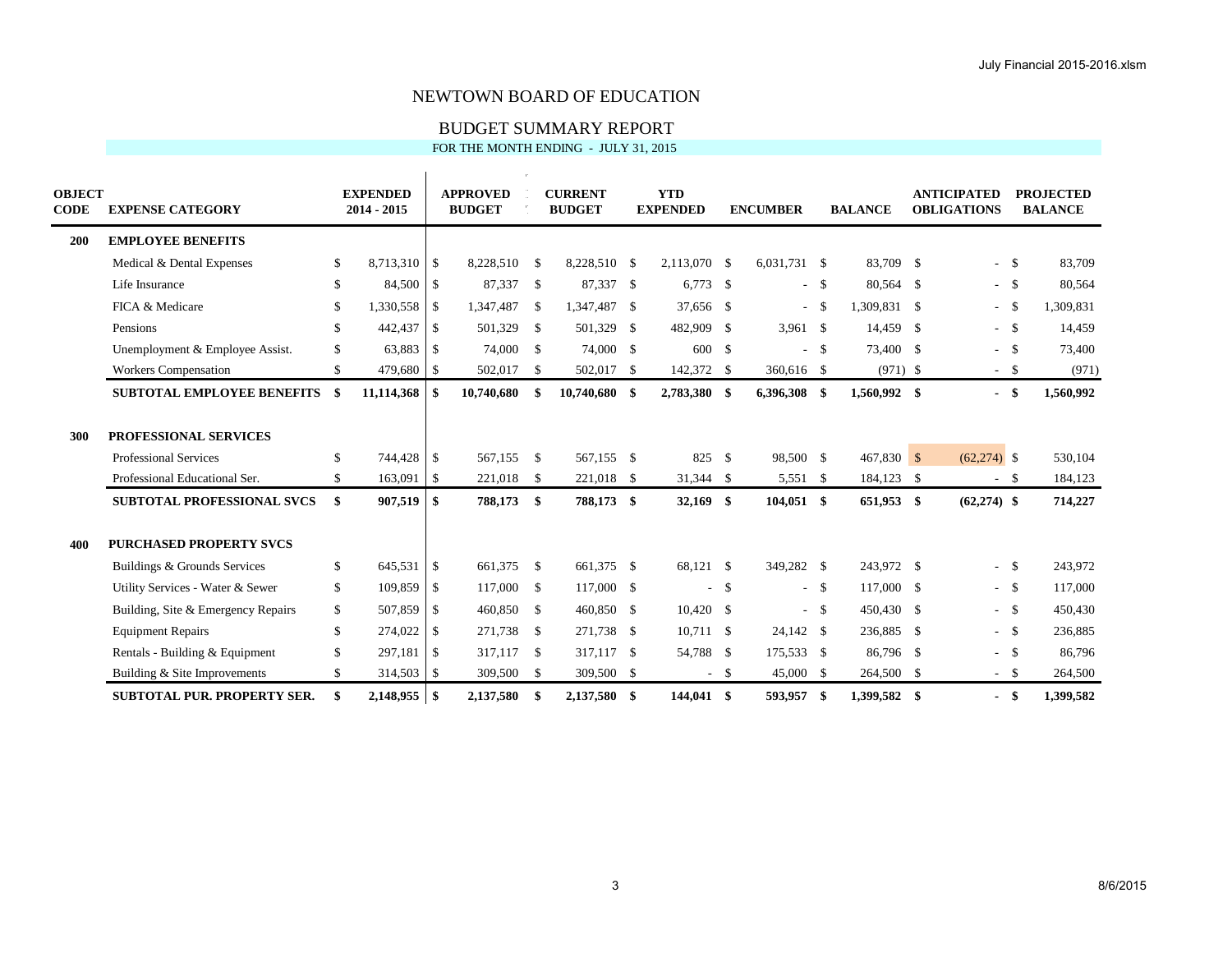# BUDGET SUMMARY REPORT

| <b>OBJECT</b><br><b>CODE</b> | <b>EXPENSE CATEGORY</b>               | <b>EXPENDED</b><br>2014 - 2015 |                          | <b>APPROVED</b><br><b>BUDGET</b> |      | <b>CURRENT</b><br><b>BUDGET</b> |      | <b>YTD</b><br><b>EXPENDED</b> |        | <b>ENCUMBER</b> |              | <b>BALANCE</b>  | <b>ANTICIPATED</b><br><b>OBLIGATIONS</b> |      | <b>PROJECTED</b><br><b>BALANCE</b> |
|------------------------------|---------------------------------------|--------------------------------|--------------------------|----------------------------------|------|---------------------------------|------|-------------------------------|--------|-----------------|--------------|-----------------|------------------------------------------|------|------------------------------------|
| 500                          | <b>OTHER PURCHASED SERVICES</b>       |                                |                          |                                  |      |                                 |      |                               |        |                 |              |                 |                                          |      |                                    |
|                              | <b>Contracted Services</b>            | \$<br>$412,606$ \$             |                          | 462,477 \$                       |      | 462,477 \$                      |      | 170,604 \$                    |        | 124.391 \$      |              | 167,482 \$      | $\overline{\phantom{a}}$                 | - \$ | 167,482                            |
|                              | <b>Transportation Services</b>        | \$<br>3,839,746                | l \$                     | 3,934,792                        | -\$  | 3,934,792 \$                    |      | $\sim$                        | \$     | $\sim$          | - \$         | 3,934,792 \$    | $(259, 843)$ \$                          |      | 4,194,635                          |
|                              | Insurance - Property & Liability      | \$<br>325,587                  | \$                       | 342,993 \$                       |      | 342,993                         | - \$ | 125,321 \$                    |        | 223,712 \$      |              | $(6,040)$ \$    | $-5$                                     |      | (6,040)                            |
|                              | Communications                        | \$<br>122,190                  | $\overline{\phantom{a}}$ | 130,583                          | - \$ | 130,583 \$                      |      | $2,964$ \$                    |        | 107,660 \$      |              | 19,959 \$       | $-5$                                     |      | 19,959                             |
|                              | <b>Printing Services</b>              | \$<br>35,776 \$                |                          | 39,582 \$                        |      | 39,582 \$                       |      | $1,494$ \$                    |        | $424 \quad $$   |              | 37,663 \$       |                                          | - \$ | 37,663                             |
|                              | Tuition - Out of District             | \$<br>2,358,090                | S                        | 2,389,645                        | -\$  | 2,389,645 \$                    |      | 184,870 \$                    |        | 2,955,140 \$    |              | $(750, 365)$ \$ | $(1,059,554)$ \$                         |      | 309,189                            |
|                              | Student Travel & Staff Mileage        | \$<br>220,707                  | $\mathsf{I}$             | 231,417 \$                       |      | 231,417 \$                      |      | 685 \$                        |        | $11,115$ \$     |              | 219,617 \$      | $-$ \$                                   |      | 219,617                            |
|                              | <b>SUBTOTAL OTHER PURCHASED SE \$</b> | 7,314,702                      | -\$                      | 7,531,489                        | - \$ | 7,531,489 \$                    |      | 485,938 \$                    |        | 3,422,442 \$    |              | 3,623,108 \$    | $(1,319,397)$ \$                         |      | 4,942,505                          |
| 600                          | <b>SUPPLIES</b>                       |                                |                          |                                  |      |                                 |      |                               |        |                 |              |                 |                                          |      |                                    |
|                              | Instructional & Library Supplies      | \$<br>853,956 \$               |                          | 912,656 \$                       |      | 912,656 \$                      |      | 76,719 \$                     |        | 147,484 \$      |              | 688,454 \$      | $\overline{\phantom{a}}$                 | - \$ | 688,454                            |
|                              | Software, Medical & Office Sup.       | \$<br>205,275                  | l \$                     | 222,105                          | -S   | 222,105 \$                      |      | 5,350 \$                      |        | $60,797$ \$     |              | 155,957 \$      | $-5$                                     |      | 155,957                            |
|                              | <b>Plant Supplies</b>                 | \$<br>379,403                  | $\mathsf{S}$             | 375,100 \$                       |      | 375,100 \$                      |      | 100                           | \$     | 19,900 \$       |              | 355,100 \$      | $- S$                                    |      | 355,100                            |
|                              | Electric                              | \$<br>1,466,532                | - \$                     | 1,455,657                        | -S   | 1,455,657                       | - \$ | 379 \$                        |        |                 | $-$ \$       | 1,455,278 \$    | $\sim$                                   | - \$ | 1,455,278                          |
|                              | Propane & Natural Gas                 | \$<br>308,569                  | l \$                     | 380,546 \$                       |      | 380,546 \$                      |      |                               | $-$ \$ |                 | $-5$         | 380,546 \$      | $-$ \$                                   |      | 380,546                            |
|                              | Fuel Oil                              | \$<br>549,889                  | $\mathsf{S}$             | 502,320                          | - \$ | 502,320 \$                      |      |                               | $-$ \$ |                 | $-5$         | 502,320 \$      | $-$ \$                                   |      | 502,320                            |
|                              | Fuel For Vehicles & Equip.            | \$<br>410,399                  | $\overline{S}$           | 337,025                          | - \$ | 337,025 \$                      |      | $\sim$                        | \$     |                 | $-$ \$       | 337,025 \$      | $-$ \$                                   |      | 337,025                            |
|                              | <b>Textbooks</b>                      | \$<br>257,017                  | $\overline{1}$           | 207,569                          | \$   | 207,569                         | -S   | $12,054$ \$                   |        | 41,985          | $\mathbf{s}$ | 153,530 \$      | $-$ \$                                   |      | 153,530                            |
|                              | <b>SUBTOTAL SUPPLIES</b>              | \$<br>4,431,039                | $\vert$ \$               | 4,392,978                        | -\$  | 4.392.978                       | -\$  | 94.602                        | \$     | 270.166 \$      |              | $4,028,210$ \$  | $\blacksquare$                           | -\$  | 4,028,210                          |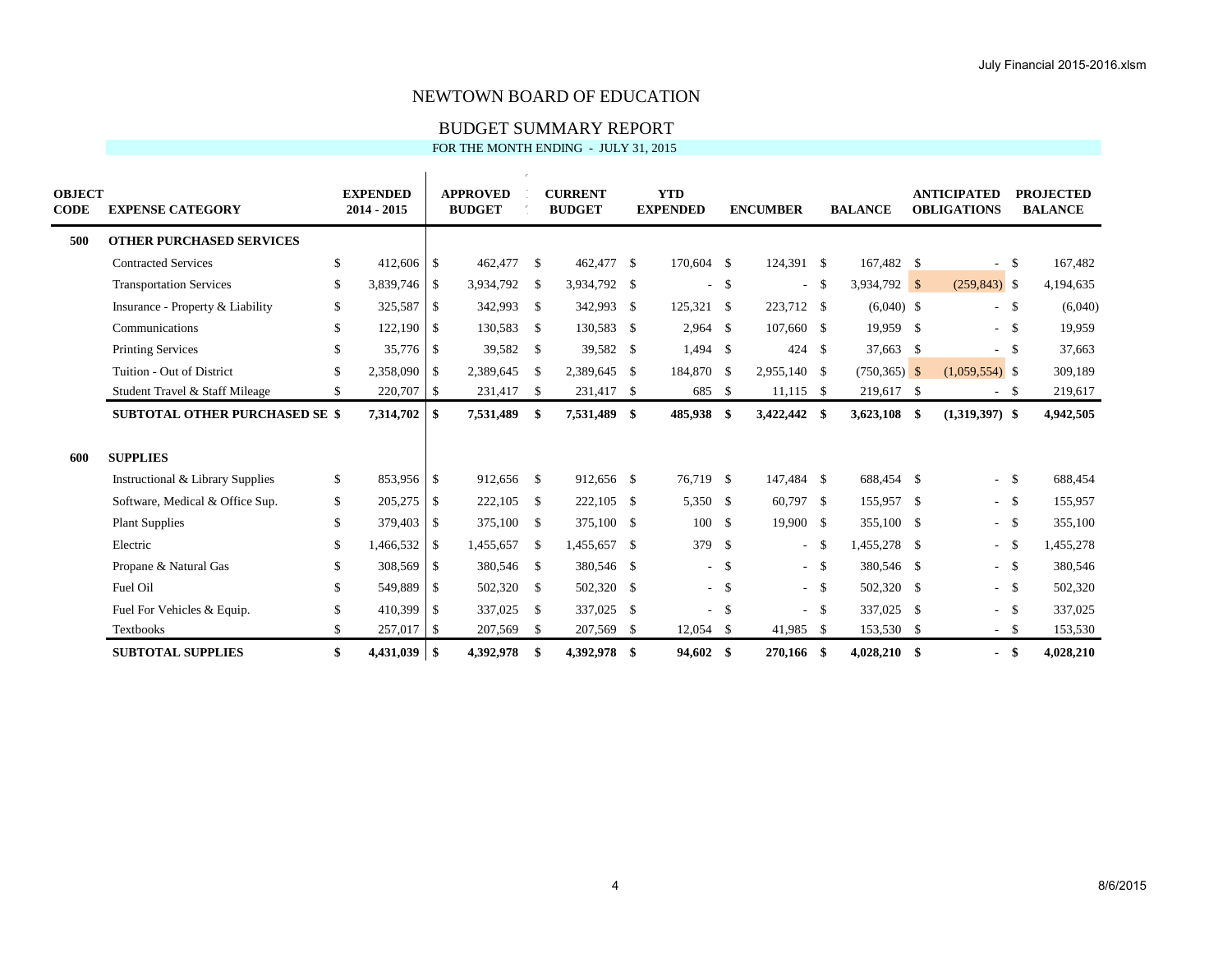# BUDGET SUMMARY REPORT

| <b>OBJECT</b><br><b>CODE</b> | <b>EXPENSE CATEGORY</b>       |    | <b>EXPENDED</b><br>$2014 - 2015$ |      | <b>APPROVED</b><br><b>BUDGET</b> |      | <b>CURRENT</b><br><b>BUDGET</b> |      | <b>YTD</b><br><b>EXPENDED</b> |      | <b>ENCUMBER</b> |        | <b>BALANCE</b> | <b>ANTICIPATED</b><br><b>OBLIGATIONS</b> |      | <b>PROJECTED</b><br><b>BALANCE</b> |
|------------------------------|-------------------------------|----|----------------------------------|------|----------------------------------|------|---------------------------------|------|-------------------------------|------|-----------------|--------|----------------|------------------------------------------|------|------------------------------------|
| 700                          | <b>PROPERTY</b>               |    |                                  |      |                                  |      |                                 |      |                               |      |                 |        |                |                                          |      |                                    |
|                              | Capital Improvements (Sewers) | \$ | 124,177                          | - \$ | 124,177                          | - \$ | 124,177 \$                      |      |                               | $-5$ |                 | $-$ \$ | 124,177 \$     | $\sim$                                   | - \$ | 124,177                            |
|                              | <b>Technology Equipment</b>   | \$ | 378,975                          | -\$  | 547,933 \$                       |      | 547,933                         | - \$ | 26,272 \$                     |      | 333,061 \$      |        | 188,600 \$     | $\overline{\phantom{a}}$                 | -\$  | 188,600                            |
|                              | Other Equipment               | \$ | 29,706                           | - \$ | 147,383                          | - \$ | 147,383 \$                      |      |                               | $-5$ |                 | $-$ \$ | 147,383 \$     | $\sim$                                   | -\$  | 147,383                            |
|                              | <b>SUBTOTAL PROPERTY</b>      | \$ | 532,858                          | - \$ | 819,493                          | - \$ | 819,493 \$                      |      | $26,272$ \$                   |      | 333,061 \$      |        | $460,160$ \$   | $\blacksquare$                           | -\$  | 460,160                            |
| 800                          | <b>MISCELLANEOUS</b>          |    |                                  |      |                                  |      |                                 |      |                               |      |                 |        |                |                                          |      |                                    |
|                              | Memberships                   | \$ |                                  |      | 69,956 \$                        |      | 69,956 \$                       |      | $41,069$ \$                   |      | 210 \$          |        | 28,677 \$      | $\sim$                                   | -S   | 28,677                             |
|                              | <b>SUBTOTAL MISCELLANEOUS</b> | \$ | 67,705                           | - \$ | 69,956                           | - \$ | $69,956$ \$                     |      | $41,069$ \$                   |      | 210S            |        | 28,677 \$      | $\blacksquare$                           | \$   | 28,677                             |
|                              | <b>TOTAL LOCAL BUDGET</b>     | ъ  | 71,332,395                       | - 56 | 71,587,946                       |      | 71,587,946                      | -S   | 4,309,145                     |      | 19,662,461      |        | 47,616,340 \$  | $(1,446,507)$ \$                         |      | 49,062,847                         |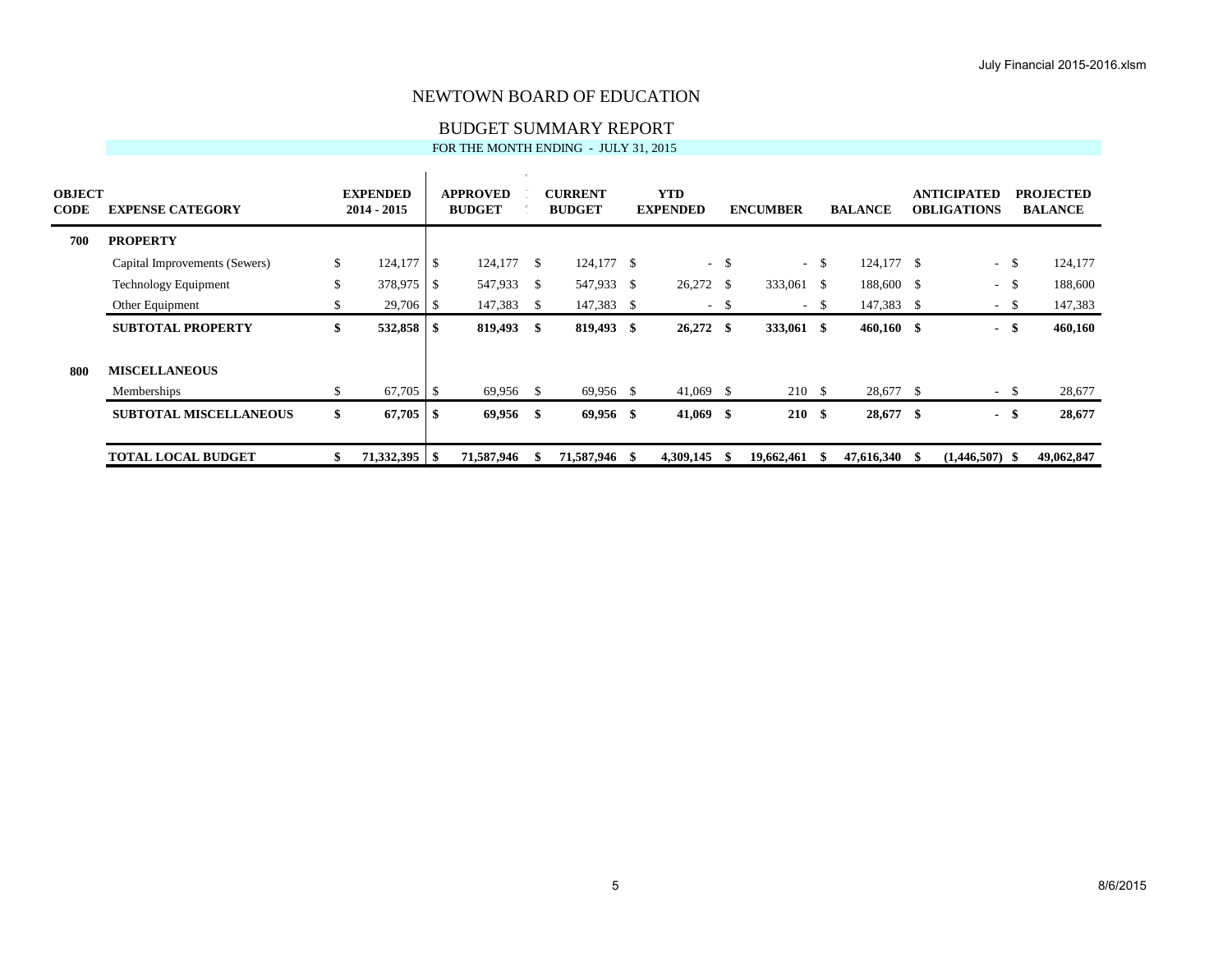### BUDGET SUMMARY REPORT

| FOR THE MONTH ENDING - JULY 31, 2015 |  |
|--------------------------------------|--|
|--------------------------------------|--|

| <b>OBJECT</b> |                         | <b>EXPENDED</b> | <b>APPROVED</b> | <b>CURRENT</b> | YTD             |                 |                | ANTICIPATED        | <b>PROJECTED</b> |
|---------------|-------------------------|-----------------|-----------------|----------------|-----------------|-----------------|----------------|--------------------|------------------|
| <b>CODE</b>   | <b>EXPENSE CATEGORY</b> | $2014 - 2015$   | <b>BUDGET</b>   | <b>BUDGET</b>  | <b>EXPENDED</b> | <b>ENCUMBER</b> | <b>BALANCE</b> | <b>OBLIGATIONS</b> | <b>BALANCE</b>   |

| 2015-16<br><b>APPROVED</b><br><b>BUDGET</b> | <b>RECEIVED</b> | <b>BALANCE</b> | $\frac{0}{0}$<br><b>RECEIVED</b> |
|---------------------------------------------|-----------------|----------------|----------------------------------|
|                                             |                 |                |                                  |
| \$8,000                                     | \$0.00          | \$8,000.00     | 0.00%                            |
| \$20,000                                    | \$0.00          | \$20,000.00    | 0.00%                            |
| \$84,800                                    | \$0.00          | \$84,800.00    | 0.00%                            |
| \$112,800                                   | \$0.00          | \$112,800.00   | 0.00%                            |
| \$500                                       | \$0.00          | \$500.00       | 0.00%                            |
| \$113,300                                   | \$0             | \$113,300      | \$0                              |
|                                             |                 |                |                                  |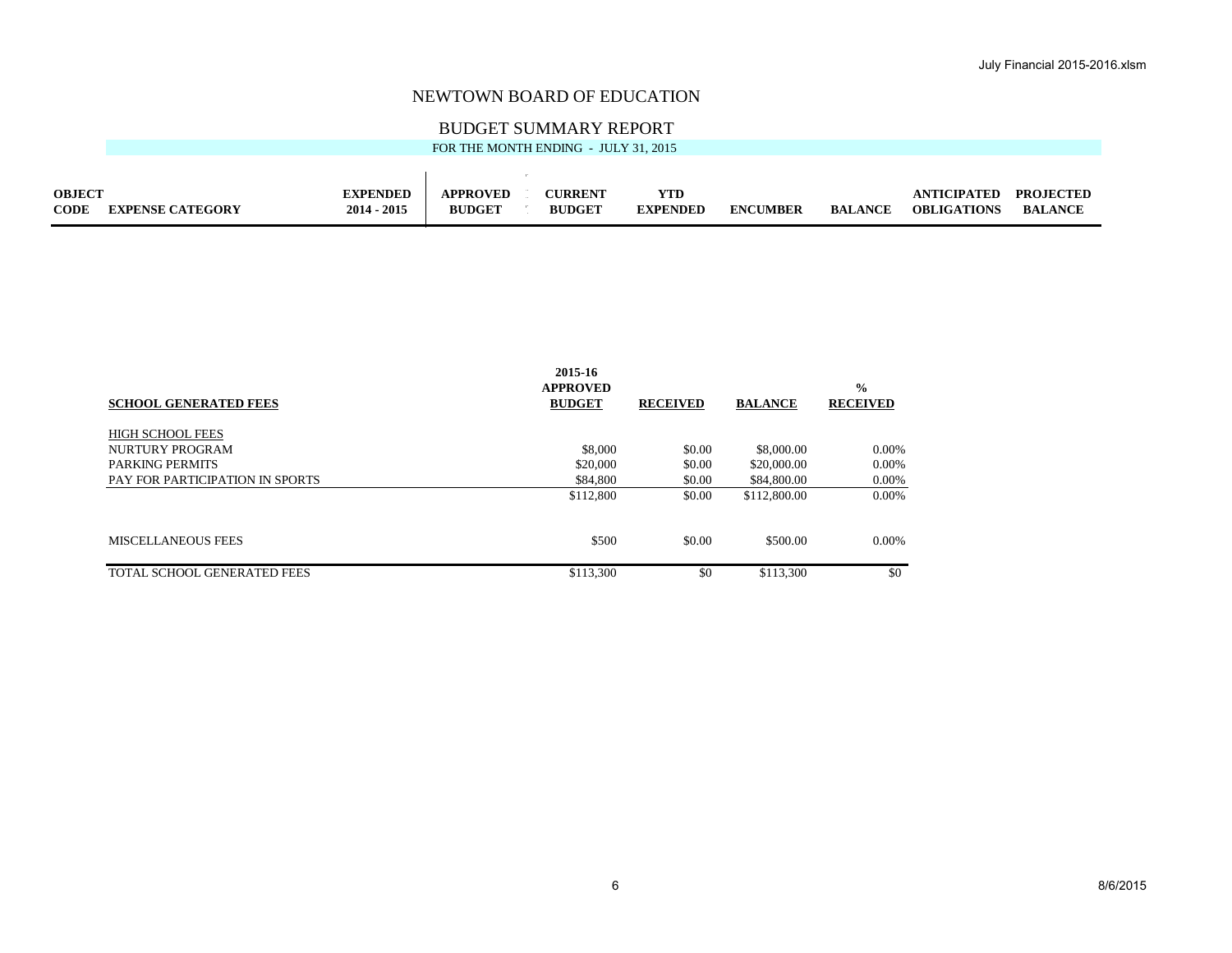### BUDGET SUMMARY REPORT

FOR THE MONTH ENDING - JULY 31, 2015

#### **OFFSETTING REVENUE INCLUDED IN ANTICIPATED OBLIGATIONS**

|     | <b>OBJECT EXPENSE CATEGORY</b>         |    | <b>BUDGETED</b>  |        |                          | <b>ANTICIPATED</b>     | <b>RECEIVED</b>    |               | <b>EXPECTED</b>  | <b>BALANCE</b> |
|-----|----------------------------------------|----|------------------|--------|--------------------------|------------------------|--------------------|---------------|------------------|----------------|
| 100 | <b>SALARIES</b>                        |    | (64, 836)        |        |                          | $(64,836)$ \$          |                    | $-$ \$        | $(64,836)$ \$    |                |
| 200 | <b>EMPLOYEE BENEFITS</b>               |    |                  |        |                          |                        | $\mathbf{\hat{s}}$ | $-$ \$        | $-5$             |                |
| 300 | PROFESSIONAL SERVICES                  |    | (62, 274)        |        |                          | $(62, 274)$ \$         |                    | $-$ \$        | $(62,274)$ \$    |                |
| 400 | PURCHASED PROPERTY SERV.               |    |                  |        |                          |                        | -\$                | $-$ \$        | - \$             |                |
| 500 | <b>OTHER PURCHASED SERVICES</b>        |    | (1,319,397)      |        |                          | $(1,319,397)$ \$       |                    | - \$          | $(1,319,397)$ \$ |                |
| 600 | <b>SUPPLIES</b>                        |    |                  |        |                          |                        | <sup>\$</sup>      | - \$          | - \$             |                |
| 700 | <b>PROPERTY</b>                        |    |                  |        |                          |                        |                    | $\mathbf{\$}$ |                  | \$             |
| 800 | <b>MISCELLANEOUS</b>                   |    |                  |        |                          |                        | -\$                | $-$ \$        | $-5$             |                |
|     | <b>TOTAL GENERAL FUND BUDGET</b>       | \$ | $(1,446,507)$ \$ | $-$ \$ |                          | \$<br>$(1,446,507)$ \$ |                    | $-$ \$        | $(1,446,507)$ \$ |                |
|     |                                        |    |                  |        |                          |                        |                    |               |                  |                |
| 100 | <b>SALARIES</b>                        |    |                  |        |                          |                        |                    |               |                  |                |
|     | <b>Administrative Salaries</b>         |    |                  |        |                          |                        |                    |               |                  |                |
|     | Teachers & Specialists Salaries        |    | (19,368)         |        |                          | $(19,368)$ \$          |                    | $-5$          | $(19,368)$ \$    |                |
|     | <b>Early Retirement</b>                |    |                  |        |                          |                        |                    |               |                  |                |
|     | Continuing Ed./Summer School           |    |                  |        |                          |                        |                    |               |                  |                |
|     | Homebound & Tutors Salaries            |    |                  |        |                          |                        |                    |               |                  |                |
|     | <b>Certified Substitutes</b>           |    |                  |        |                          |                        |                    |               |                  |                |
|     | Coaching/Activities                    |    |                  |        |                          |                        |                    |               |                  |                |
|     | Staff & Program Development            |    |                  |        |                          |                        |                    |               |                  |                |
|     | <b>CERTIFIED SALARIES</b>              | \$ | $(19,368)$ \$    | $-$ \$ | $\sim$                   | \$<br>$(19,368)$ \$    |                    | $-$ \$        | $(19,368)$ \$    |                |
|     | Supervisors/Technology Salaries        | £. |                  |        |                          | \$                     |                    |               |                  |                |
|     | Clerical & Secretarial salaries        |    |                  |        |                          |                        |                    |               |                  |                |
|     | <b>Educational Assistants</b>          |    | (7,034)          |        |                          | $(7,034)$ \$           |                    | $-$ \$        | $(7,034)$ \$     |                |
|     | Nurses & Medical advisors              |    | (14, 196)        |        |                          | $(14,196)$ \$          |                    | $-$ \$        | $(14,196)$ \$    |                |
|     | Custodial & Maint Salaries             |    |                  |        |                          |                        |                    |               |                  |                |
|     | Non Certified Salary Adjustment        |    |                  |        |                          |                        |                    |               |                  |                |
|     | Career/Job salaries                    |    |                  |        |                          |                        |                    |               |                  |                |
|     | <b>Special Education Svcs Salaries</b> |    | (24, 238)        |        |                          | $(24,238)$ \$          |                    | $-$ \$        | $(24,238)$ \$    |                |
|     | Attendance & Security Salaries         |    |                  |        |                          |                        |                    | \$            |                  |                |
|     | Extra Work - Non-Cert                  |    |                  |        |                          |                        |                    |               |                  |                |
|     | Custodial & Maint. Overtime            |    |                  |        |                          |                        |                    |               |                  |                |
|     | Civic activities/Park & Rec            |    |                  |        |                          |                        |                    |               |                  |                |
|     | <b>NON-CERTIFIED SALARIES</b>          | \$ | $(45, 468)$ \$   | $-$ \$ | $\overline{\phantom{a}}$ | \$<br>$(45, 468)$ \$   |                    | $-$ \$        | $(45, 468)$ \$   |                |
|     | <b>SUBTOTAL SALARIES</b>               | \$ | $(64,836)$ \$    | $-$ \$ | $\blacksquare$           | \$<br>$(64, 836)$ \$   |                    | $-$ \$        | $(64, 836)$ \$   |                |